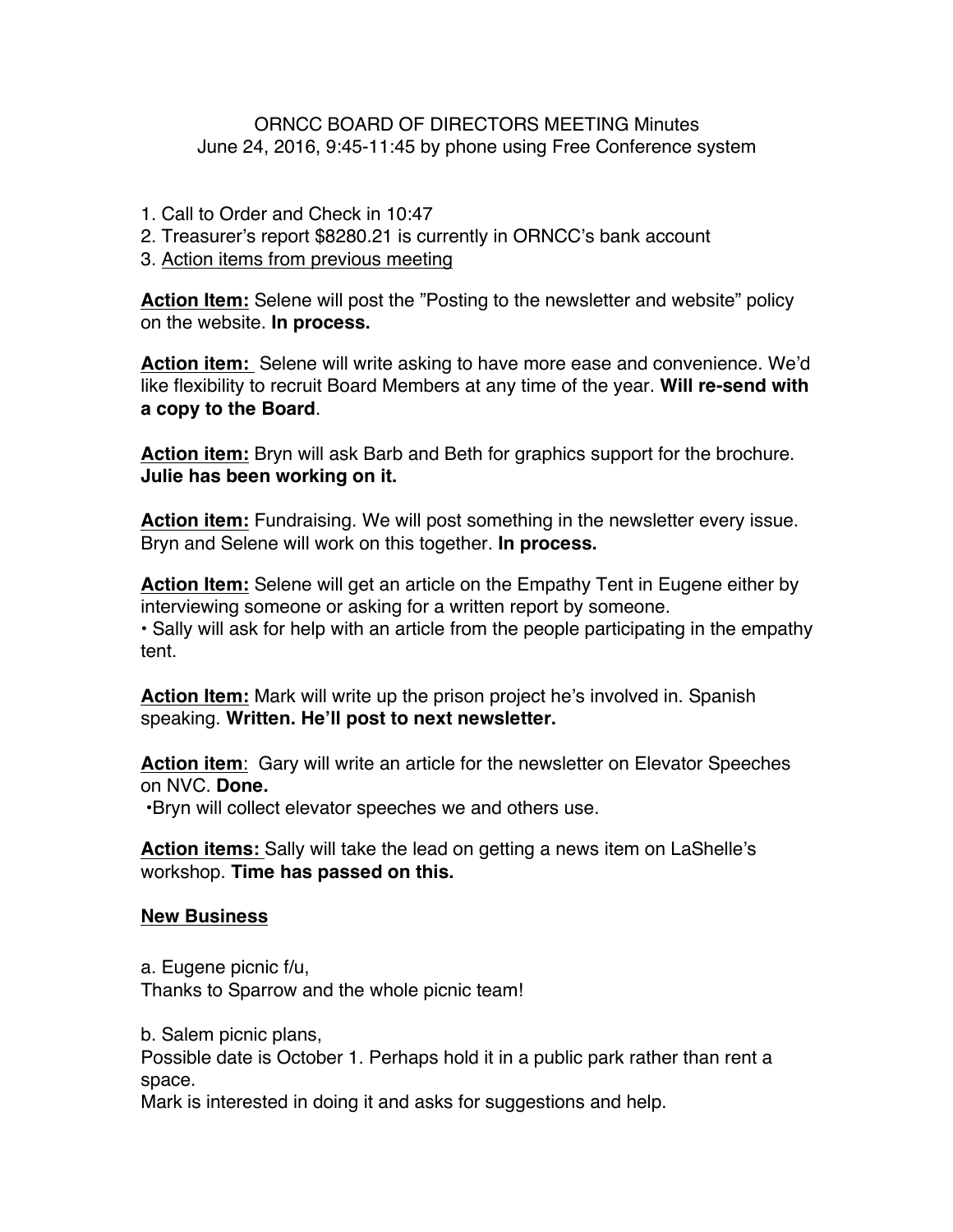Ideas for future picnics or gatherings: Base gatherings on topics like NVC in schools, NVC in prisons.

Discussion about part of our job being to promote NVC to encourage people to create projects that involve communities contributing to social transformation. eg how to approach legislators.

c. New board members.

d. ORNCC Sponsored trainings

Discussion. It takes a lot of effort and time.

e. ORNCC CALLING CARDS

"Slow Down" replacement

**Action Item:** Continue to work on having an ORNCC card with Feelings and Needs written on the back.

Right now we don't have the funds to print. We could have a format created and people can have them printed and use them.

f. Stuart Watson's "Relationship Repair Game" The set of cards is being published.

g. Teach for Life request for publicity help and financial support via letter from Fred Sly.

**Action Item:** Sally will respond to Fred.

**Action Item:** Sally will interact with Elly to send a Special announcement through our email list about the training.

**Action Item:** Mark will draft a few sentences to preface the announcement and will send it to Gary.

h. Trauma Centered Care - The Sanctuary Model - sanctuaryweb.com Trauma Informed Oregon. Collaborative of Public and Private Organizations. Opportunity for NVC because they're encouraging training in NVC. They're meeting throughout the state.

Bryn can represent ORNCC.

Selene is interested in learning about opportunities to be involved.

i. Facilitated non-partisan peace conference on the national gun debate No one on the ORNCC Board currently is volunteering to participate in this project.

j. ORNCC brochures